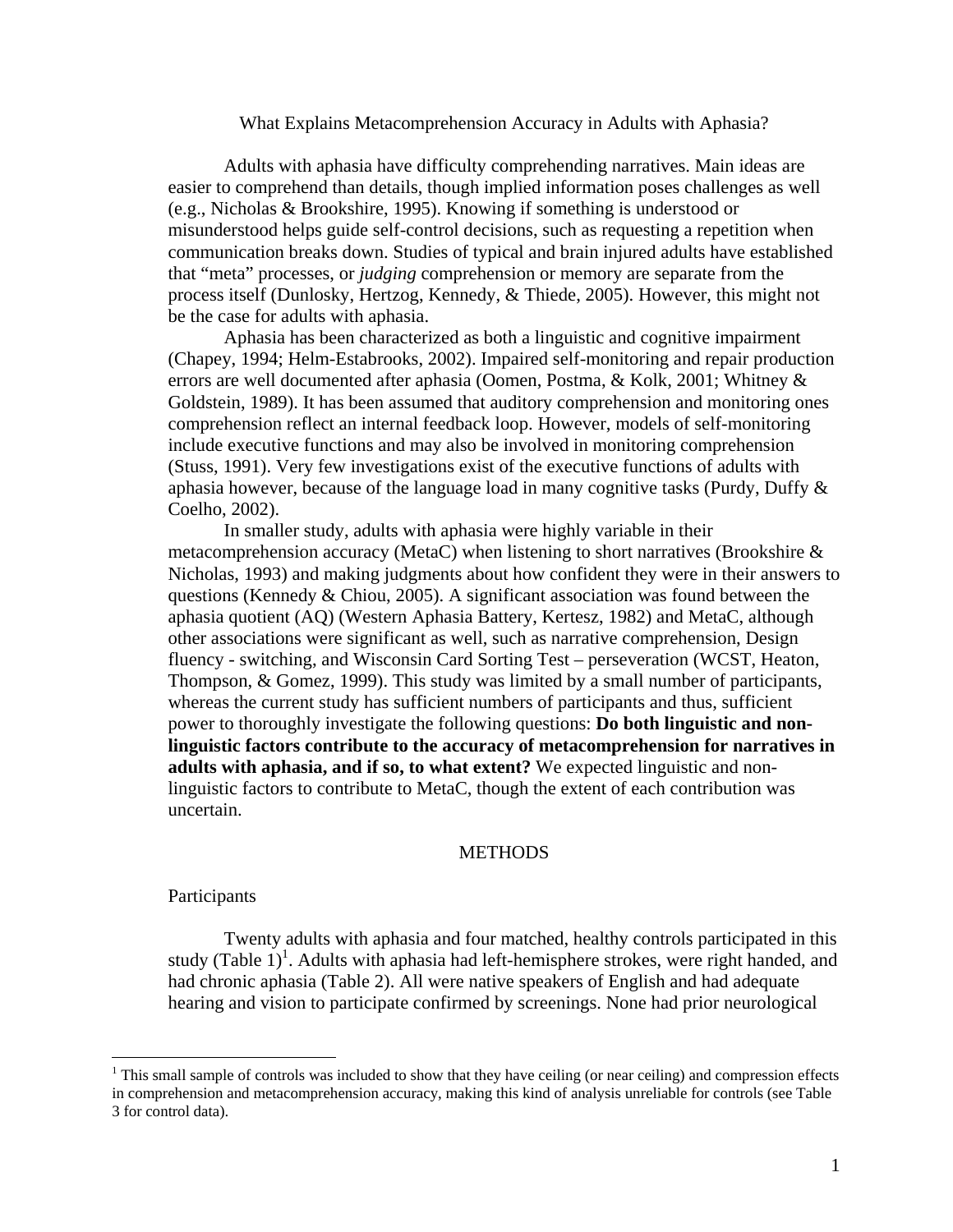disease. Three types of aphasia were represented: Anomic, Broca's and Global. Eleven had mild, seven had moderate and two had severe aphasia.

# Procedures

Eight narratives with corresponding yes/no questions from the *Discourse Comprehension Test* (DCT, Brookshire & Nicholas, 1993) served as stimuli. Questions captured salient (main idea-MI, detail-DT) and explicit (stated-S, implied-I) information from each narrative such that 2 questions captured MI-S, MI-I, DT-S, and DT-I information (8 questions per narrative). Narratives and questions were digitally prerecorded and presented auditorially using E-prime computer software. Four randomly arranged narrative sequences were generated and presentation was balanced across participants.

Yes/no questions were asked immediately following each narrative. After the participant answered, they were instructed to provide a confidence rating about their answer by pointing along a Likert rating scale. This was elicited as follows:

How confident are you that your answer is correct?

| 0% | 25% | 50% | 75% | 100% |
|----|-----|-----|-----|------|
|    |     |     |     |      |

Thus, every question/answer had a corresponding confidence rating. Participants could point to the rating or state it aloud.

 A battery of linguistic and non-linguistic tests was administered (see Tables 2 and 4): the WAB, WCST, and selected subtests from the *Delis-Kaplan Executive Function System* (D-KEFS, Delis, Kaplan & Kramer, 2001).

### RESULTS

Comprehension and Metacomprehension

 The proportion of correctly answered yes/no questions (Table 3) served as the dependent variable in a repeated measures explicitness x salience ANOVA. As expected, adults with aphasia comprehended main ideas better than details  $[F(1,19)=16.89]$ , *p*=.0006], though comprehension of stated and implied information did not differ  $[F(1,19)=1.48, p=.24]$ . The interaction was ns. Collapsed across all kinds of information, adults with aphasia comprehended less than controls  $[F(1,22)=9.01, p=.007]$ .

 Goodman-Kruskal gamma (G) correlations are relative measures of MetaC, the most appropriate measure when combining Likert ratings and binary data. Gamma correlations were created for each participant by type of information (Table 3). In a repeated measures of explicitness x salience ANOVA, neither main or interaction effects approached significance for adults with aphasia. Collapsed across types of information, metacomprehension of adults with aphasia was less accurate than controls [*F*(1,22)=15.19, *p*=.0008].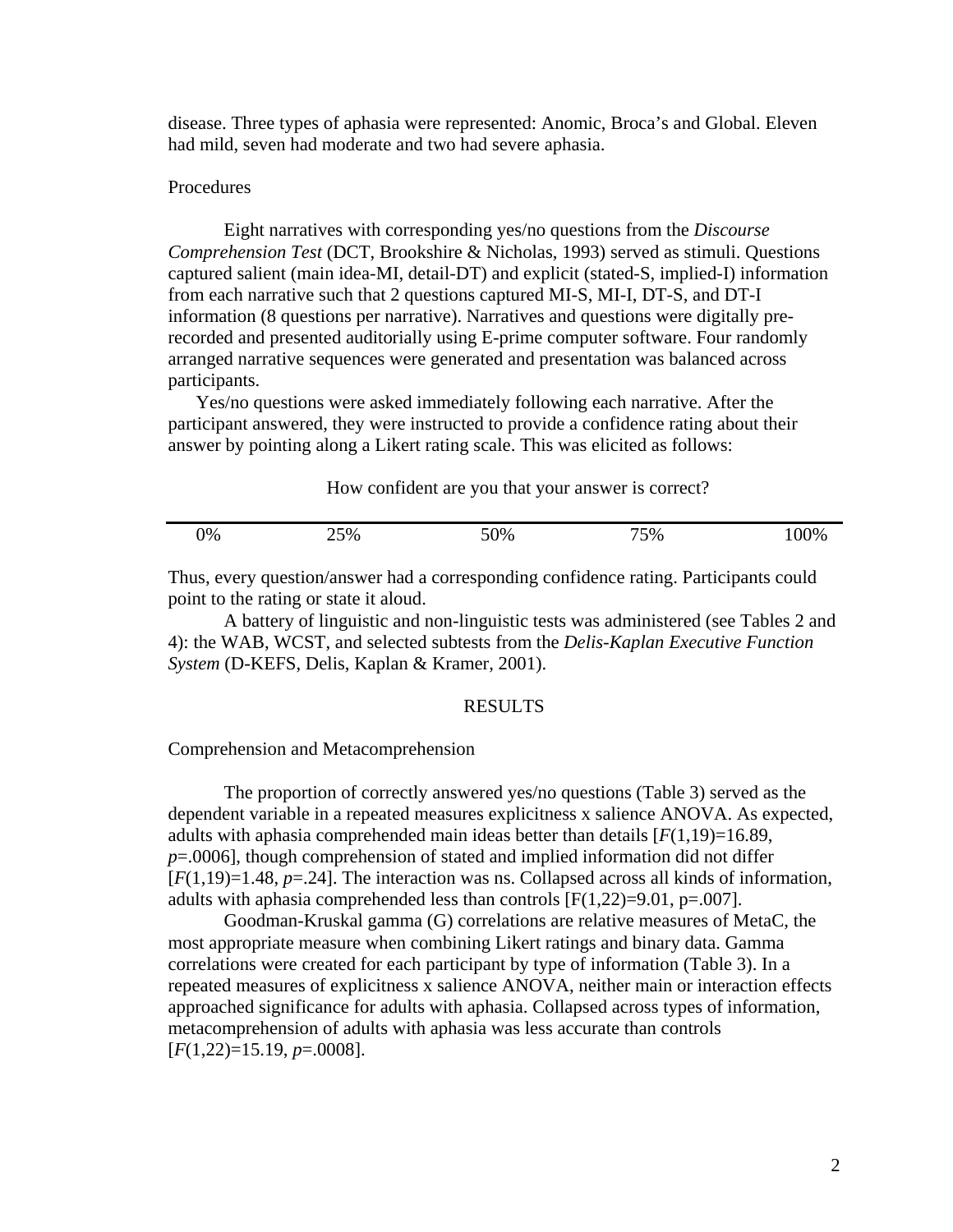Relationships between Linguistic and Non-linguistic Measures and Metacomprehension

 Table 4 lists non-linguistic measures of executive function. These along with the AQ, overall DCT comprehension, and overall MetaC (G) were combined to create a correlation matrix. Pairwise correlation probabilities revealed 13 significant correlations  $(p \le 0.05)$  (Table 5). Therefore, the data had to be reduced.

Seven measures that were significantly correlated with AQ, MetaC, or DCT comprehension were reduced using principle component analysis (PCA) with varimax rotation to three factors:

- ♦ WCST perseveration responses (-.95) and perseveration errors (-.96) loaded negatively onto factor 1 (Eigenvalue 2.13) (31% of the variance);
- ♦ Design fluency switching (.82) and set loss (.88) loaded positively onto factor 2 (Eigenvalue 1.60) (23% of the variance);
- ♦ AQ (.84), DCT comprehension (.81) and Design fluency repetition score (.70) loaded positively onto factor 3 (Eigenvalue 2.10) (30% of the variance).

Factor scores for each measure and participant were entered into a regression analysis, to identify their contribution to MetaC, i.e., the ability to judge the accuracy of yes/no questions. Entered together, the three factors (factor 1=perseveration, factor 2=switching, factor 3=aphasia/comprehension) accounted for 57% ( $R^2$ =.57) of MetaC variance and was statistically significant  $[F(3,15)=6.71, p=.004)$ . The aphasia/comprehension factor accounted for 36% of the variance, whereas the nonlinguistic factors of perseveration and switching together, accounted for 21% of the variance.

# DISCUSSION

 The primary purpose of this study was to investigate the metacomprehension of adults with aphasia by identifying the linguistic and non-linguistic components that contribute to it. Although not the primary intent of the study, it was important to establish that adults with aphasia performed differently from healthy controls; adults with aphasia comprehended less and were less accurate in judging the accuracy of their answers than controls, although the control sample was small.

Adults with aphasia are a heterogeneous group; indeed, there was a broad range of performance across linguistic and non-linguistic measures, including metacomprehension. Multiple correlations led to a reduction of the data into factors.

- ♦ Three factors emerged: perseveration (non-linguistic); switching (nonlinguistic) and aphasia/comprehension (linguistic).
- ♦ As a model, these factors accounted for a significant amount of the variance of metacomprehension; the linguistic factor accounted for most of the variance, whereas the two non-linguistic factors contributed to lesser extents. Thus,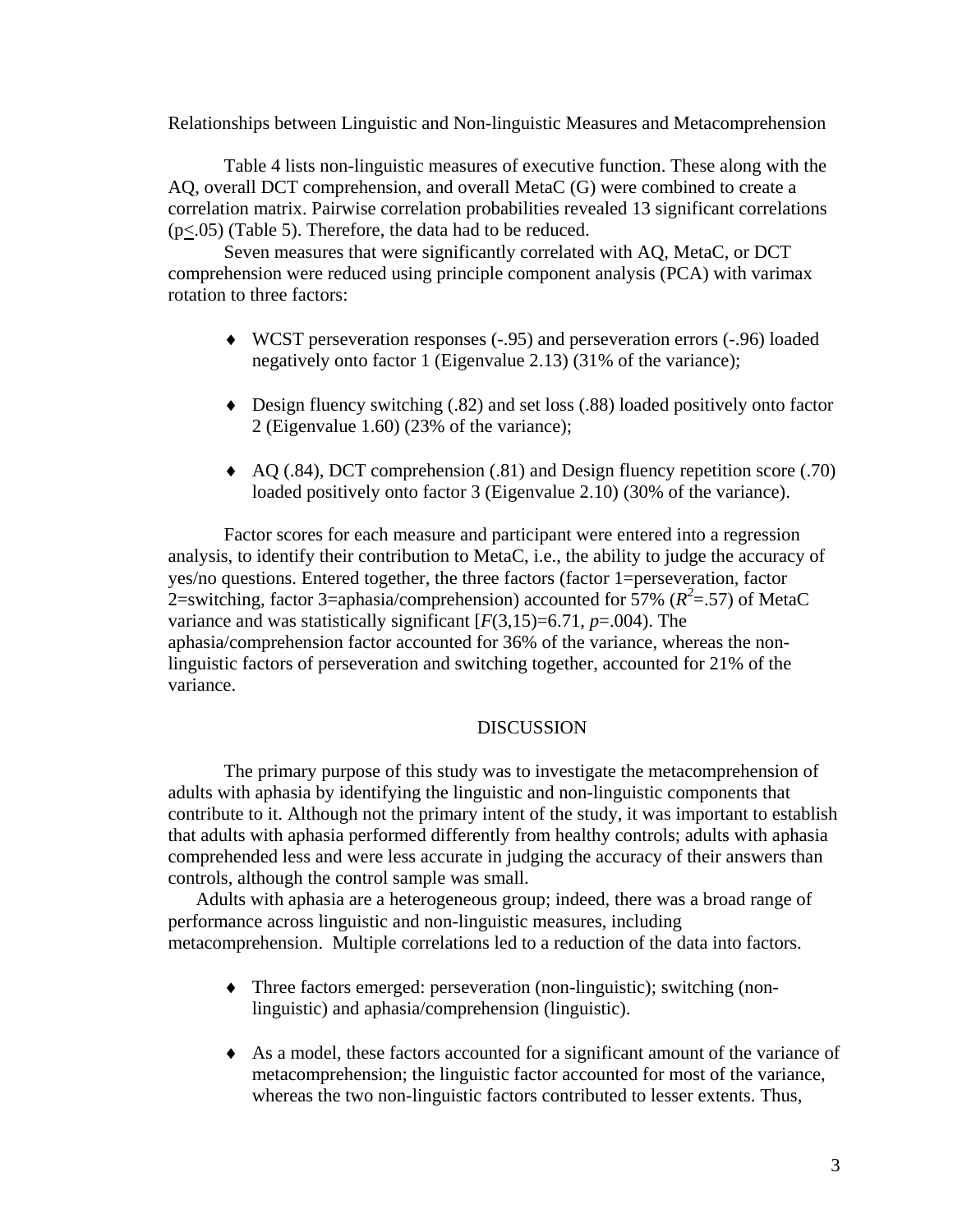metacomprehension accuracy is attributed to more than just comprehension or linguistic factors. The cognitive flexibility of switching, in the absence of perseverating, two non-linguistic factors appear to contribute as well. Seen as executive functions by many, switching and perseveration play a role in metacomprehension.

The limitations of this study include the absence of adults with Wernicke's aphasia, and the difficulty finding tasks that challenge controls in the same way that simpler tasks challenge adults with aphasia. Until then, we cannot compare these two groups or identify the processes that contribute to complex thought processes in healthy adults in the same way.

### REFERENCES

- Brookshire, R.H., & Nicholas, L.E. (1993). *The Discourse Comprehension Test*. Minneapolis, MN: BRK Publishers.
- Chapey, R. (1994). Cognitive intervention: Stimulation of cognition, memory, convergent thinking, divergent thinking, and evaluative thinking. In R. Chapey (Ed.), *Language Intervention Strategies in Adult Aphasia, 3<sup>rd</sup> Edition, Philadelphia: Wiliams & Wilkins.*
- Delis, D.C., Kaplan, E., & Kramer, J.H. (2001). *Delis-Kaplan Executive Function System.*  San Antonio, Texas: The Psychological Corporation.
- Dunlosky, J., Hertzog, C., Kennedy, M., & Thiede, K. (2005). The self-monitoring approach for effective learning. *Cognitive Technology, 10,* 4-11.
- Heaton, R.K., Thompson, J.A., & Gomez, E. (1999). *Wisconsin Card Sorting Test: Computer version 3 for windows research edition*. Odessa, Florida: Par Psychological Assessment Resources, Inc.
- Helm-Estabrooks, N. (2002). Cognition and aphasia: a discussion and a study. *Journal of Communication Disorders, 35*, 171-186.
- Keil, K. & Kaszniak, A.W. (2002). Examining executive function in individuals with brain injury: A review. *Aphasiology, 16*, 305-335.
- Kennedy, M. R. T. & Chiou, H.H. (2005, November). *Relationships between comprehension, selfmonitoring and executive functions in aphasia adults.* ASHA Convention, San Deigo, CA. Kertesz, A. (1982). Western Aphasia Battery. New York: The Psychological Corporation.
- Kertesz, A. (1982). *Western Aphasia Battery*. New York: The Psychological Corporation.
- Nicholas L.E., & & Brookshire, R.H. (1995). Comprehension of spoken narrative discourse by adults with aphasia, right-hemisphere brain damage, or traumatic brain injury. *American Journal of Speech-Language Pathology, 4*, 69-81.
- Oomen, C.C.E., Postma, A., & Kolk, H.H.J. (2001). Prearticulatory and postarticulatory selfmonitoring in Broca's aphasia. *Cortex, 37,* 627-641.
- Purdy, M. H., Duffy, R. J., & Coelho, C. A. (1994). An Investigation of the communicative use of trained symbols following multimodality training. In P. Lemme (Ed.), *Clinical Aphasiology*: *Vol.22* (pp.345-356). Austin, TX: ProEd.
- Stuss, D.T. (1991). Disturbance of self-awareness after frontal system damage. In G.P.Prigatono & D.L. Schacter (Eds.), *Awareness of deficit after brain injury* (pp. 64-83). New York: Oxford University Press.
- Whitney, J. L., & Goldstein, H. (1989). Using self-monitoring to reduce disfluencies in speakers with mild aphasia. *Journal of Speech & Hearing Disorders, 54*, 576-586.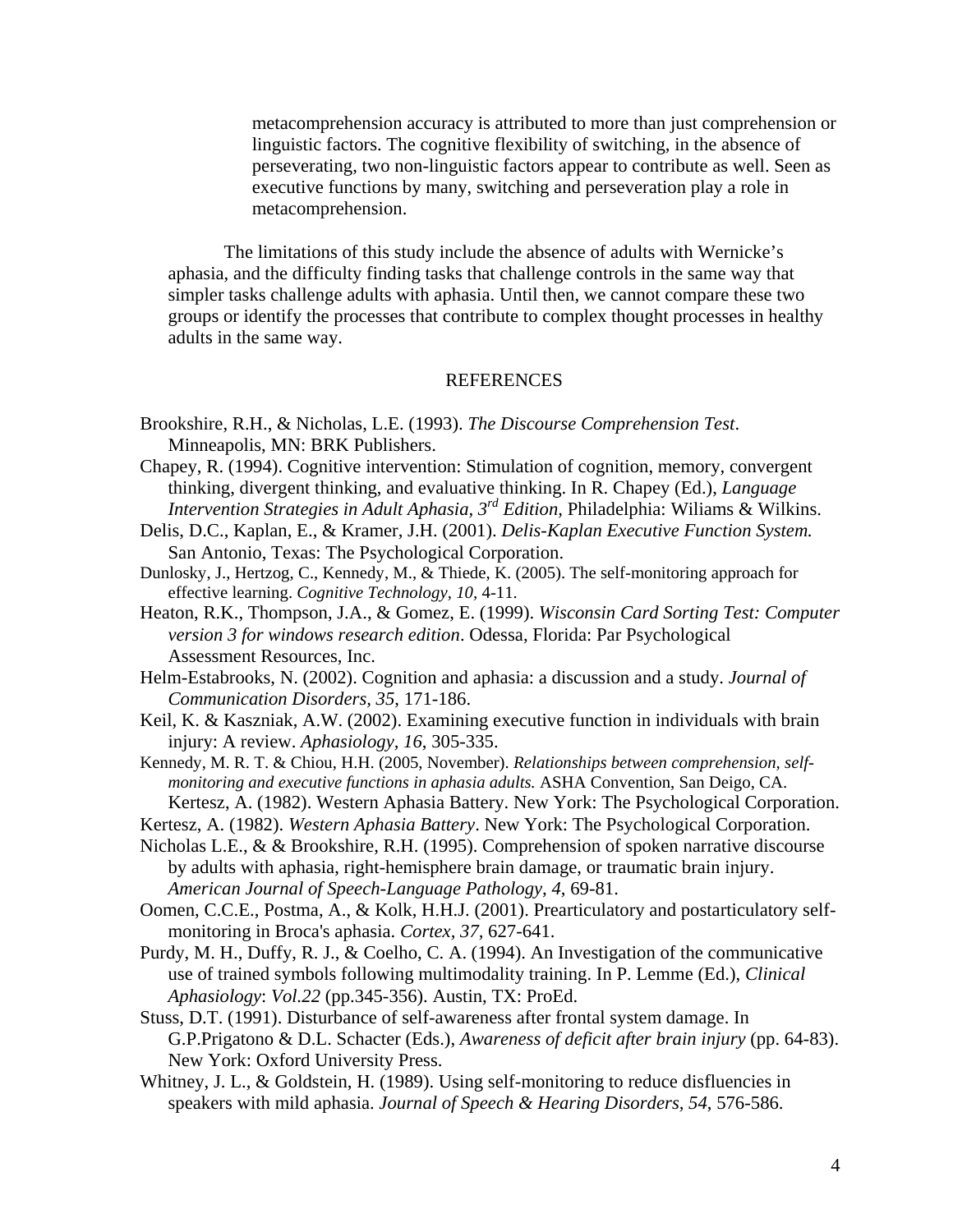|              | Age   |        | Gender Years of Education |
|--------------|-------|--------|---------------------------|
| Aphasia (20) |       |        |                           |
| М            | 68.00 | 14M;6F | 15.30                     |
| SD           | 14.82 |        | 3.16                      |
| Control (4)  |       |        |                           |
| м            | 66.75 | 2M:2F  | 15.50                     |
| SD           | 8.06  |        | 1.91                      |
|              |       |        |                           |

Table 1. Demographics of Subjects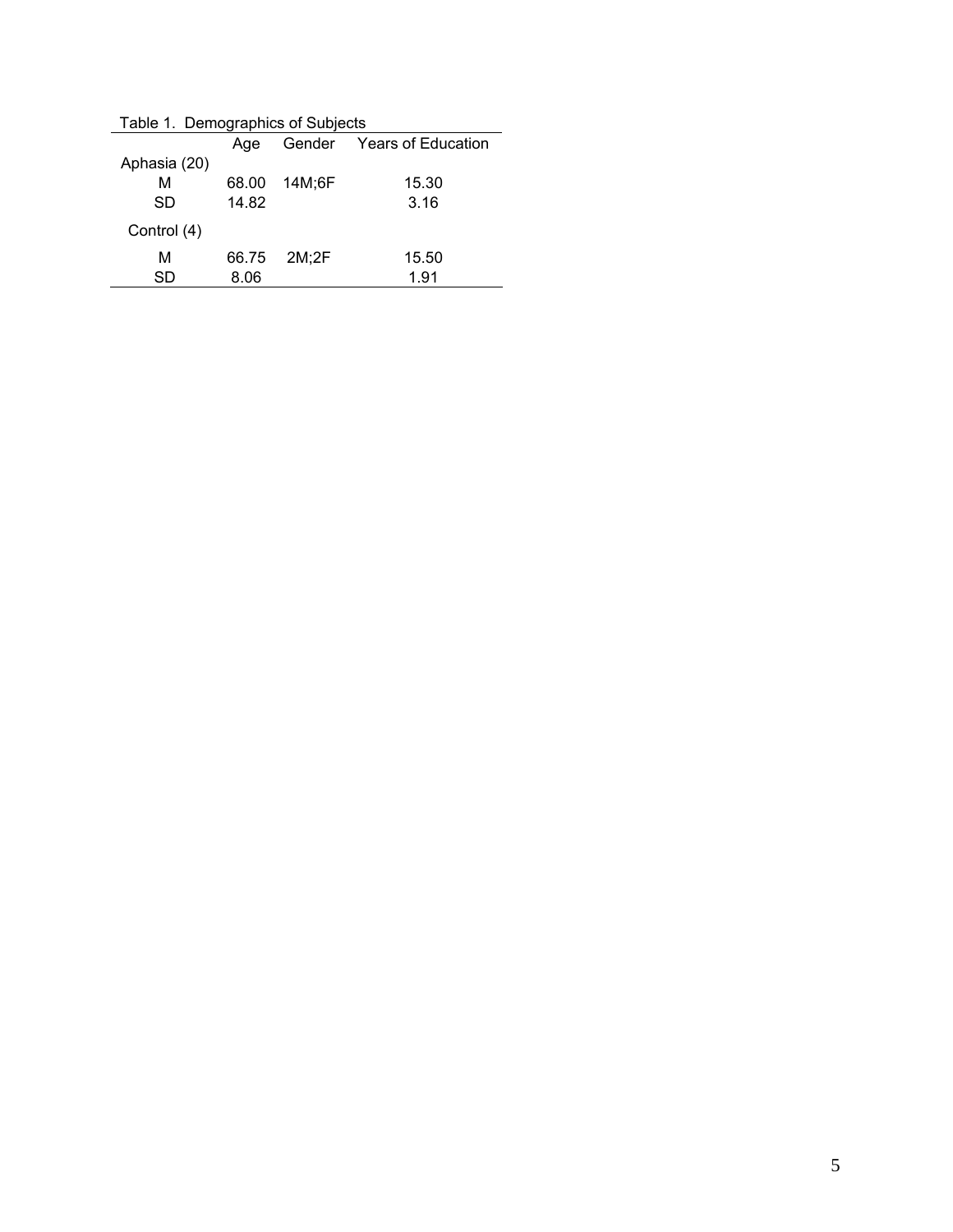|                |             |                | Severity |                 |
|----------------|-------------|----------------|----------|-----------------|
|                | Months post | Aphasia        | οf       |                 |
| Participant    | onset       | quotient       | Aphasia  | Type of Aphasia |
| 1              | 26.00       | 86.50          | mild     | Anomic          |
| $\overline{2}$ | 289.00      | 61.00          | mild     | Broca's         |
| 3              | 30.00       | 90.80          | mild     | Anomic          |
| 4              | 141.00      | 58.40          | mild     | Broca's         |
| 5              | 41.00       | 82.70          | mild     | Anomic          |
| 6              | 67.00       | 91.90          | mild     | Anomic          |
| $\overline{7}$ | 141.00      | 59.80          | mild     | Broca's         |
| 8              | 12.00       | 16.80          | severe   | Global          |
| 9              | 40.00       | 19.20          | severe   | Global          |
| 10             | 102.00      | 77.82          | moderate | Anomic          |
| 11             | 54.00       | 46.20          | moderate | Broca's         |
| 12             | 6.00        | 82.80          | mild     | Anomic          |
| 13             | 8.00        | 34.40          | moderate | Broca's         |
| 14             | 59.00       | 41.70          | moderate | Broca's         |
| 15             | 20.00       | 78.60          | moderate | Anomic          |
| 16             | 14.00       | 74.40          | moderate | Anomic          |
| 17             | 51.00       | 67.70          | mild     | Broca's         |
| 18             | 8.00        | 61.00          | mild     | Broca's         |
| 19             | 61.00       | 74.40          | moderate | Anomic          |
| 20             | 32.00       | 69.10          | mild     | Broca's         |
| М              | 60.00       | 63.76          |          |                 |
| SD             | 67.06       | 22.19          |          |                 |
|                | 6.00 to     |                |          |                 |
| Range          | 289.00      | 16,80 to 91,90 |          |                 |

Table 2. Aphasia Characteristics of Participants with Stroke.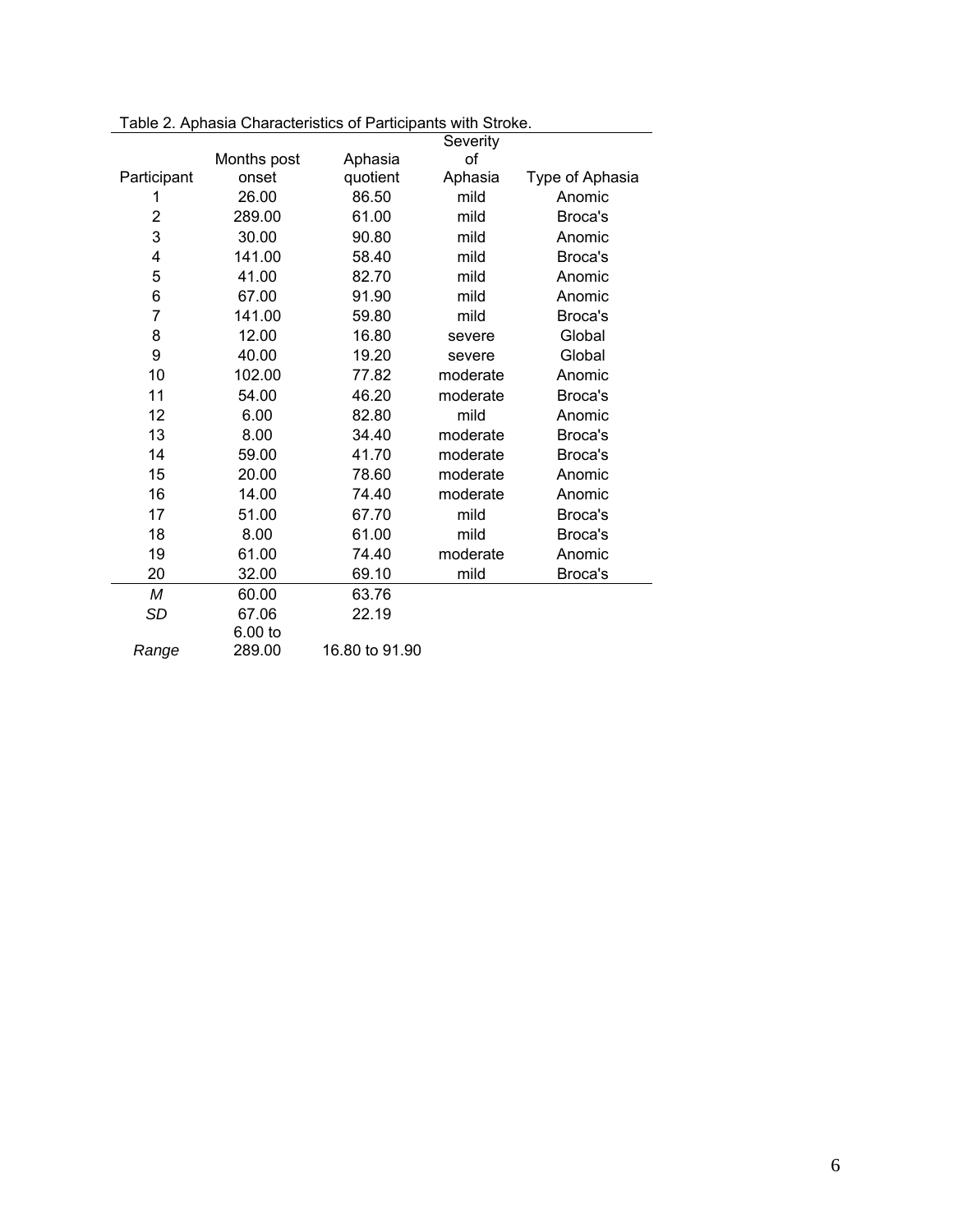| Comprehension                                   | Aphasia (20)      | Controls (4)   |
|-------------------------------------------------|-------------------|----------------|
| $MI-S$                                          |                   |                |
| М                                               | 0.83              | 1.00           |
| <b>SD</b>                                       | 0.15              | 0.00           |
| $MI-I$                                          |                   |                |
| М                                               | 0.76              | 0.95           |
| <b>SD</b>                                       | 0.14              | 0.05           |
| DT-S                                            |                   |                |
| М                                               | 0.68              | 0.89           |
| <b>SD</b>                                       | 0.20              | 0.06           |
| $DT-I$                                          |                   |                |
| М                                               | 0.69              | 0.81           |
| <b>SD</b>                                       | 0.12              | 0.05           |
| Overall comprehension collapsed<br>across types |                   |                |
| М                                               | 0.74              | 0.91           |
| <b>SD</b>                                       | 0.11              | 0.02           |
| Range                                           | $.53 - .88$       | $.89 - .93$    |
| Metacomprehension                               |                   |                |
| $MI-S$                                          |                   |                |
| ${\cal N}$                                      | 12                | 0              |
| М                                               | 0.21              | na             |
| <b>SD</b>                                       | 0.81              | na             |
| $MI-I$                                          |                   |                |
| ${\cal N}$                                      | 16                | 3              |
| ${\cal M}$                                      | 0.24              | 0.92           |
| <b>SD</b>                                       | 0.69              | 0.14           |
| DT-S                                            |                   |                |
| ${\cal N}$                                      | 18                | $\overline{2}$ |
| М                                               | 0.19              | 1.00           |
| <b>SD</b>                                       | 0.73              | 0.00           |
| DT-I                                            |                   |                |
| ${\cal N}$                                      | 18                | 3              |
| M                                               | 0.28              | 0.33           |
| SD                                              | 0.77              | 1.33           |
| Overall metacomprehension                       |                   |                |
| collapsed across types                          |                   |                |
| N                                               | 20                | 4              |
| М                                               | 0.45              | 0.92           |
| <b>SD</b>                                       | 0.24              | 0.08           |
| Range                                           | $-0.13$ to $0.82$ | 0.83 to 1.00   |

Table 3. Comprehension (proportion correct) and metacomprehension accuracy (gamma correlations) from the Discourse Comprehension Test by group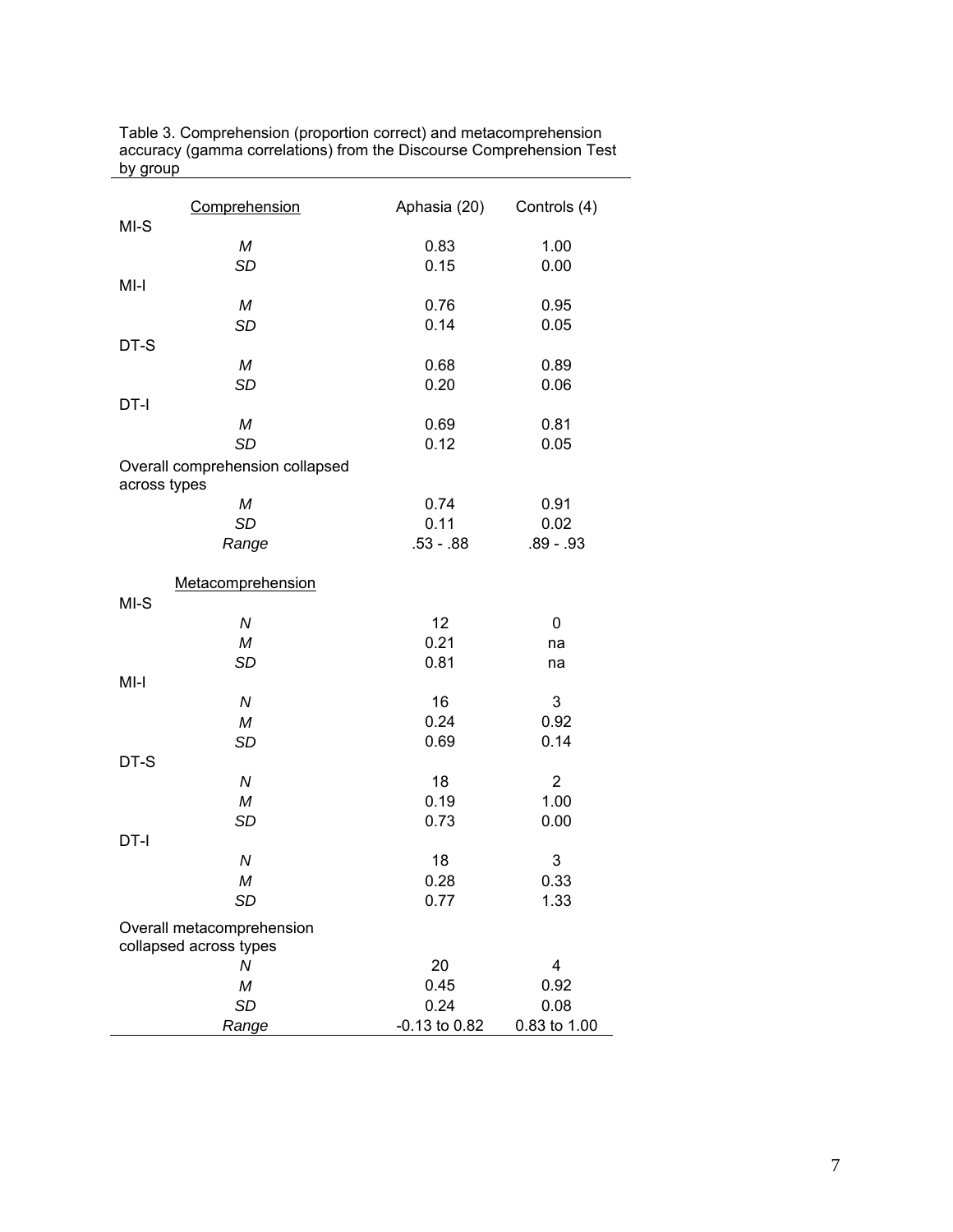| <b>Test and Measure</b>                                 | Aphasia performance |
|---------------------------------------------------------|---------------------|
| <b>WCST - Errors</b>                                    |                     |
| N                                                       | 20                  |
| M                                                       | 36.65               |
| <b>SD</b>                                               | 7.08                |
| Range                                                   | 20 to 53            |
| <b>WCST</b> - Perseveration Reponse                     |                     |
| N                                                       | 20                  |
| M                                                       | 45.9                |
| <b>SD</b>                                               | 14.82               |
| Range                                                   | 20 to 80            |
| <b>WCST - Perseveration Errors</b>                      |                     |
| N                                                       | 20                  |
| M                                                       | 45.75               |
| <b>SD</b>                                               | 15.32               |
| Range                                                   | 20 to 80            |
| <b>WCST - Nonperseveration Errors</b>                   |                     |
| N                                                       | 20                  |
| M                                                       | 35.95               |
| <b>SD</b>                                               | 11.54               |
| Range                                                   | 20 to 55            |
| <b>WCST - Conceptual Level Reponses</b>                 |                     |
| N                                                       | 20                  |
| $\cal M$                                                | 38.70               |
| <b>SD</b>                                               | 10.61               |
| Range                                                   | 22 to 73            |
| Trail Making - Number/letter Switching<br>Errors (rank) |                     |
| N                                                       | 14                  |
| M                                                       | 35.64               |
| <b>SD</b>                                               | 30.47               |
| Range                                                   | 5 to 100            |
| Design Fluency - Switching                              |                     |
| N                                                       | 19                  |
| M                                                       | 8.21                |
| <b>SD</b>                                               | 2.53                |
| Range                                                   | 3 to 12             |
| Design Fluency - Total correct<br>composite             |                     |
| Ν                                                       | 19                  |
| M                                                       | 7.47                |
| <b>SD</b>                                               | 2.41                |
| Range                                                   | 3 to 12             |
| Design Fluency - Total Set Loss                         |                     |
| N                                                       | 19                  |

Table 4. Performance on linguistic and non-linguistic tests by adults with aphasia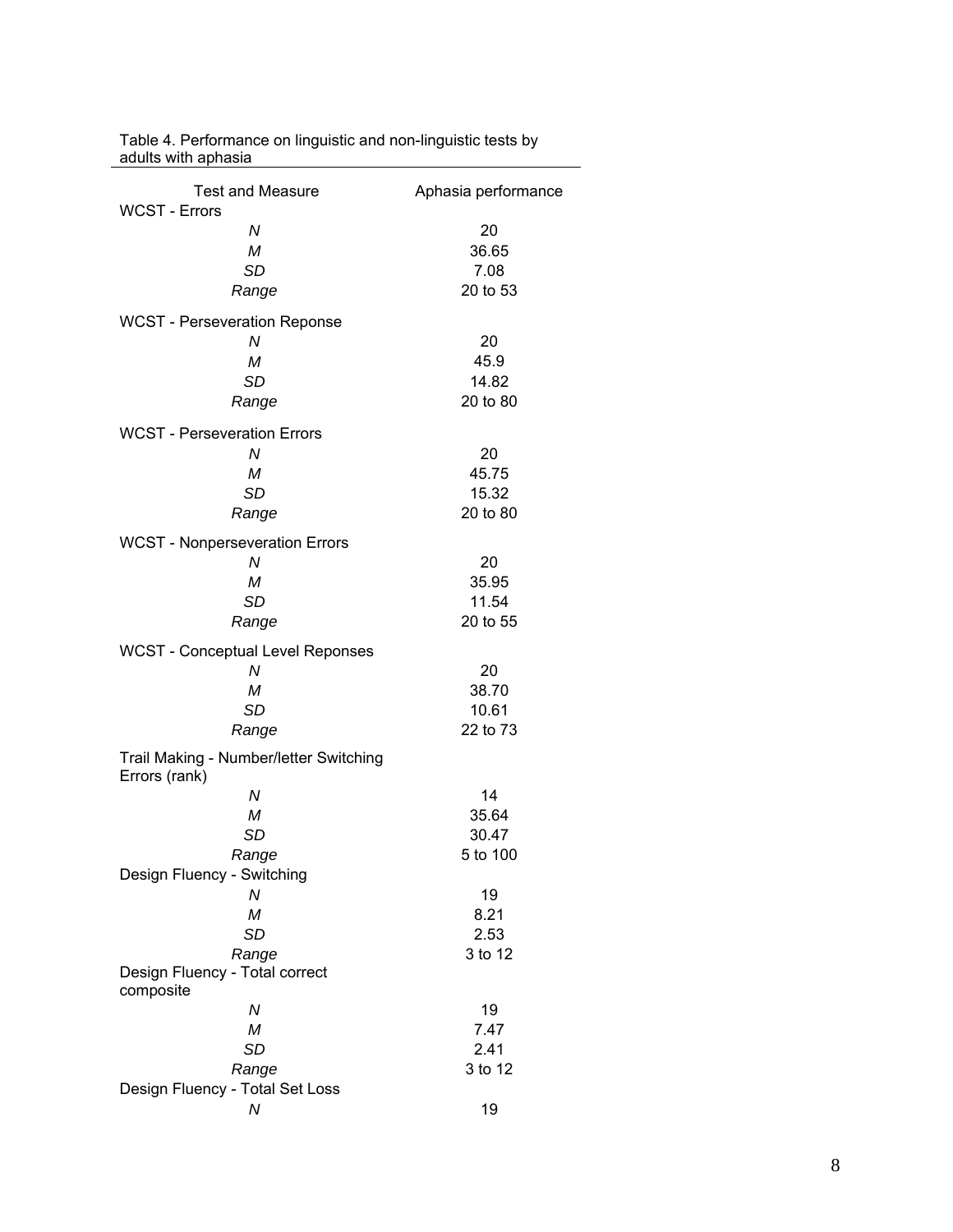| М                                | 10.84   |
|----------------------------------|---------|
| SD                               | 2.79    |
| Range                            | 1 to 13 |
| Design Fluency - Total Repeated  |         |
| Responses (errors)               |         |
| Ν                                | 19      |
| M                                | 8.47    |
| SD                               | 3.22    |
| Range                            | 3 to 18 |
| Design Fluency - Total Attempted |         |
| Ν                                | 19      |
| M                                | 8.47    |
| SD                               | 3.22    |
| Range                            | 3 to 18 |
| Design Fluency - Total Percent   |         |
| Accurate                         |         |
| Ν                                | 19      |
| М                                | 5.95    |
| SD                               | 4.48    |
| Range                            | 1 to 13 |

WCST=Wisconsin Card Sorting Test; Trail Making and Design Fluency=Delis-Kaplan Executive Function Systems (D-KEFS)